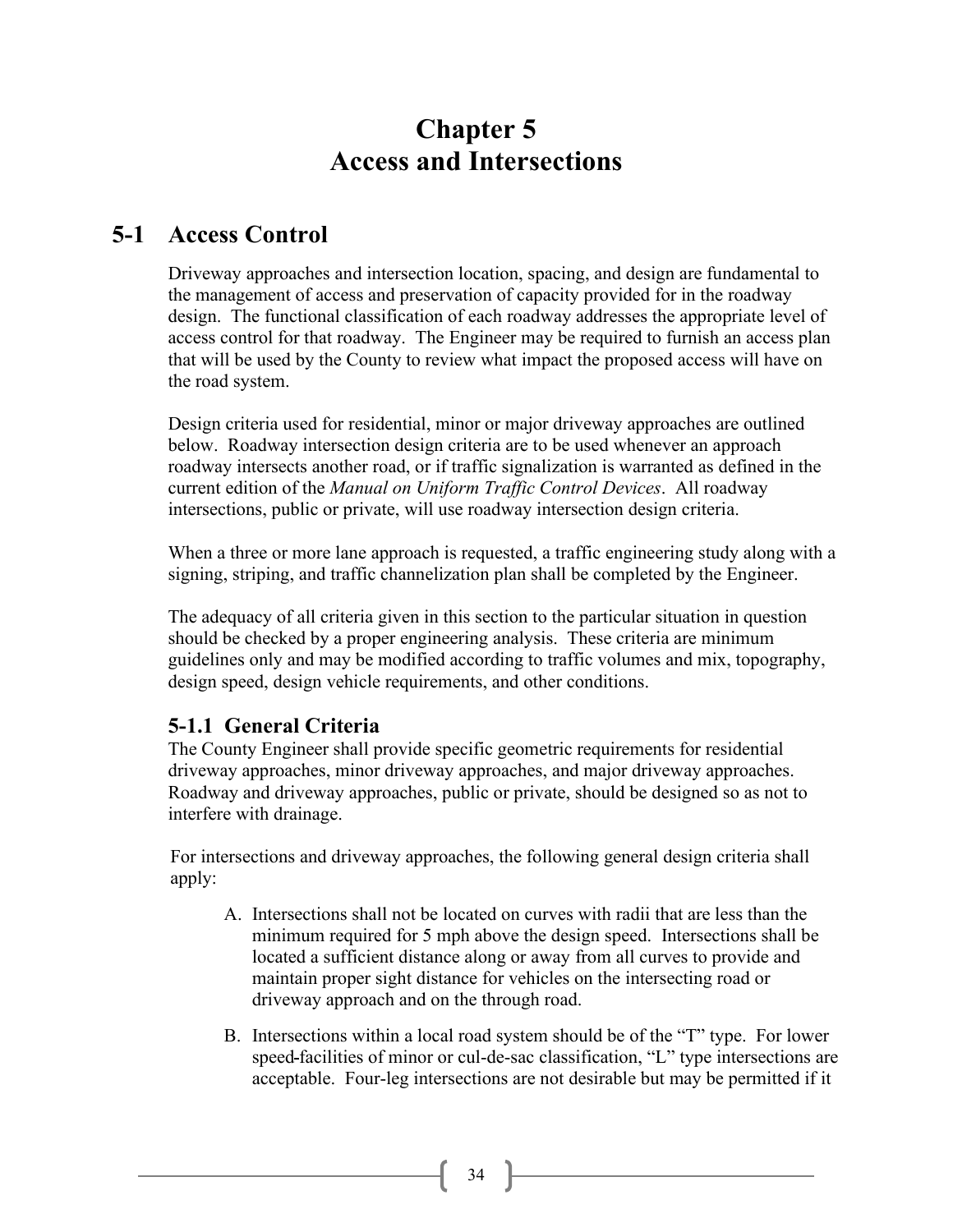meets sight distance requirements and the approval of the Development Engineer.

- C. The intersection of two local roads should be designed to operate without any traffic control device (e.g., Stop or Yield signs) whenever possible.
- D. Multi-leg intersections (i.e., those with more than four legs) are not permitted.
- E. Whenever a potential feasible access exists to any property from two or more roads, the County Engineer may refuse access to the higher classified road.
- F. Whenever a potential feasible access exists to any property from both a public road and private easement, the County Engineer may refuse access to the public road.
- G. Access to corner lots should be from the lesser-classified road at the greatest distance possible from the intersection.
- H. The number of intersections should be minimized as much as possible, particularly as classification of the affected roads increases. Intersection spacing should be maximized wherever possible.
- I. New access locations internal to the platting of property shall be unified whenever possible to create the fewest number of access points onto a road if they access roads of a classification higher than a local road minor. Lots of record in existing formal plat subdivisions, short plats and large lots not served by a minor or major driveway approach shall be permitted a minimum of one residential driveway approach.
- J. Entering sight distance for a proposed intersection (public or private) or driveway approach shall be in accordance with Section 3-1.
- K. Access to the abutting property shall be controlled along the access centerline from the right-of-way or easement into the property for a distance of 80 feet on a major driveway approach and 20 feet on a minor driveway approach unless otherwise approved by the County Engineer.
- L. The minimum distance between the paved edge of a driveway approach and the face of an obstruction, including above-grade utility appurtenances, shall be no less than 4 feet without curbing and no less than 3 feet with curbing on the approach.
- M. The outer edge of a proposed driveway approach or roadway shall not be constructed closer than 70 feet to a bridge, culvert, or other structure that may warrant end protection using guardrail in accordance with the most current criteria adopted by the Washington State Department of Transportation.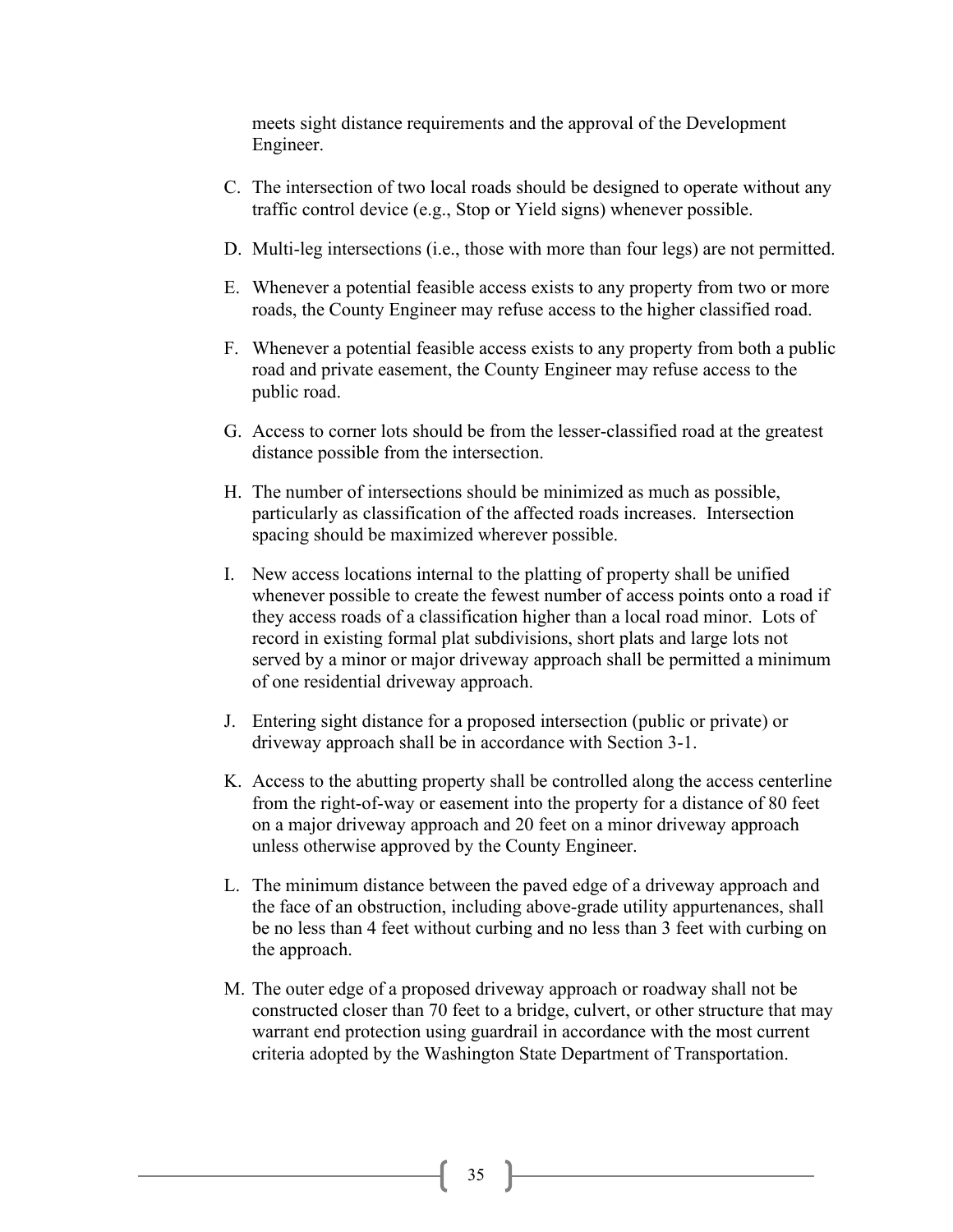Notwithstanding the requirements of this section, the number and location of driveway approaches and intersections may be more restrictive than described herein if deemed necessary by the County Engineer. The County Engineer shall base the determination on existing and projected traffic volumes and channelization/signalization on the existing County road, turning movements generated by the existing and/or proposed project(s), the amount of lot frontage along the road, and other applicable traffic design criteria, as well as other driveway approaches in the vicinity of the proposed access.

In order to minimize the number of conflicts between vehicles entering and exiting the roadway and vehicles traveling along the roadway, the Engineer is encouraged to exceed the minimum distances between a proposed driveway approach or proposed road intersection and existing intersections and driveway approaches along either side of the roadway.

# **5-2 Driveway Approaches**

No person, party, firm, corporation, or entity shall construct, repair, alter, maintain, or use any approach from any abutting property to any public or private road located in unincorporated Pierce County, permanently or on a temporary basis, without first obtaining or having a Driveway Approach Permit from the County. A copy of each Driveway Approach Permit shall be available for inspection at the site during the life of the permit. Any change of use or any improvement that increases the traffic volumes using an existing driveway approach will require the obtaining of a new Driveway Approach Permit and must otherwise comply with all standards.

No driveway approach shall be permitted to undeveloped parcels of land without first securing, in writing, the approval of the County Engineer.

Driveway approaches are deceptively simple in appearance and often do not receive the design consideration that they merit. Commonly overlooked design issues include inadequate radii at the intersection with the roadway, excessive approach grades and grade changes within the driveway approach area, inadequate width, and inadequate entering sight distance.

Driveway approach design needs to address the type of vehicle composition anticipated, traffic volume, and land use activities being accessed.Driveway approach placement needs to be carefully determined to minimize interference with normal roadway operation. Closely spaced driveway approaches are discouraged.

The design of the driveway approach is broken into three general classifications, which are:

• Residential Driveway Approach serves up to two single-family residences or one duplex unit and infrequently used accesses such as drainage pond maintenance accesses.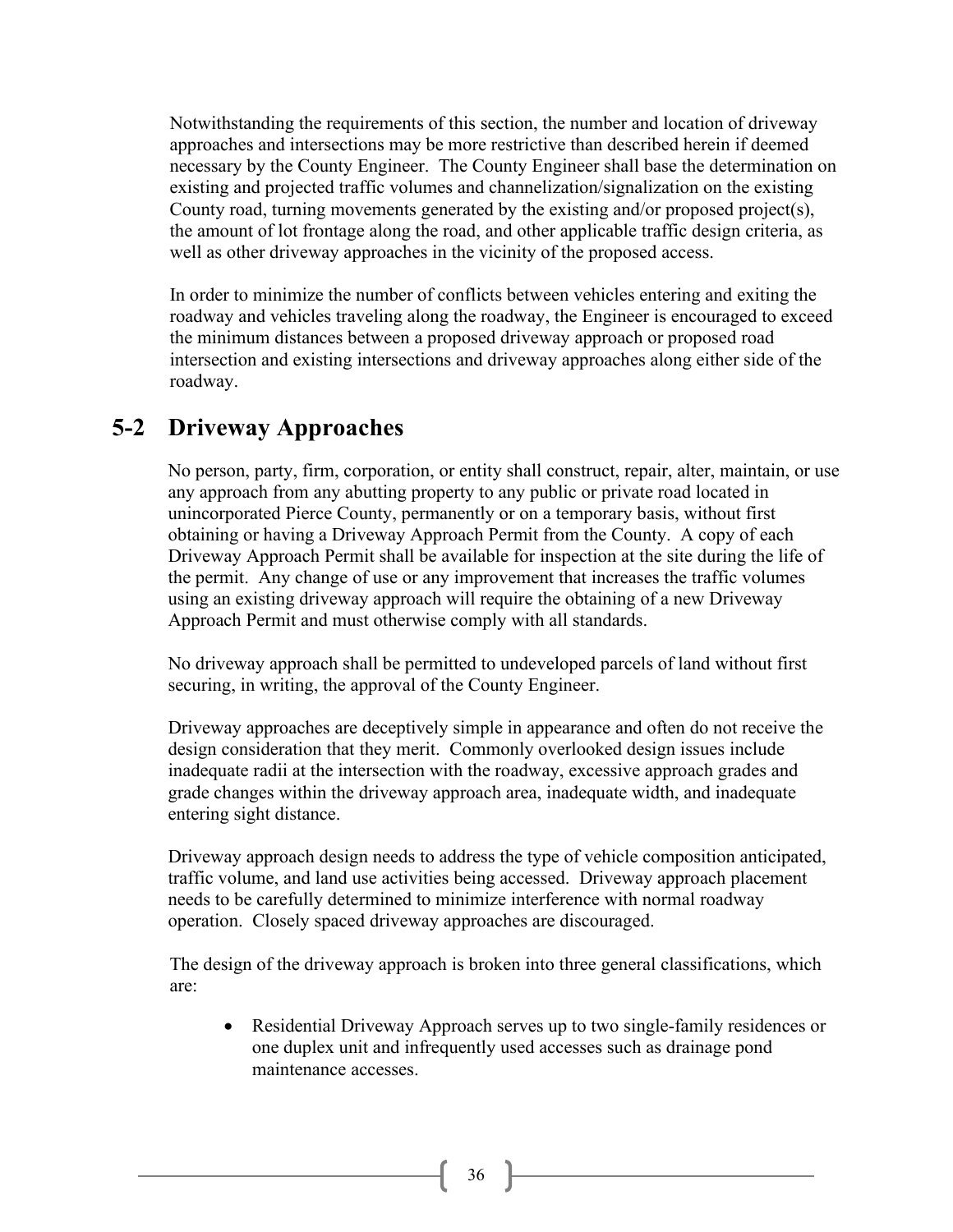- Minor Driveway Approach serves multi-family and commercial uses with approach traffic volumes of up to 1,500 vehicle trips per day or up to 150 vehicles trips per peak hour, or for alleyways and shared access facilities (the design and usage criteria for the alleyway and the shared-access facility shall conform to the requirements contained in Pierce County Code 17B.20).
- Major Driveway Approach serves multi-family and commercial uses with an approach traffic volume of 1,500 or more vehicle trips per day or 150 or more vehicle trips per peak hour.

When multi-access points are allowed to serve one site, then each driveway approach should conform to the applicable driveway approach classification.

#### **5-2.1 Residential Driveway Approach**

Residential Driveway approaches shall be constructed in accordance with the specific geometric requirements provided by the County Engineer. Grading and restoration of an access beyond the end of the driveway approach shall be done to provide a smooth, passable, and safe transition.

There shall be no more than one residential driveway approach onto any road for any one residence unless otherwise approved by the County Engineer. When it is shown by the applicant that there is a need for the additional residential driveway approach and that the safety on the road system will be improved by the granting of a second residential driveway approach, the County Engineer may approve the second residential driveway approach.

Residential Driveway approaches shall be constructed the maximum practical distance from an intersection. At least 35-feet separation shall be provided between a Residential Driveway Approach and either an arterial or local road feeder intersection; this distance is measured from the road right-of-way or easement/tract line of the adjacent intersection to the nearest edge of the access. In the case where adequate lot frontage is not sufficient to provide the required separation from an intersection, the driveway approach should be located the maximum practical distance away from the intersection.

When lots are created or altered, through a land use process, Residential Driveway Approaches will not be permitted onto roadways with either an arterial or local road feeder classification. Further, particularly when lots with minimal frontage are used, the layout and design of the lots should use creative techniques to maximize access spacing from intersections. Techniques for maximizing this spacing may include a shared facility with an adjacent lot away from the intersection; locating property lines such that any lot extends no further than halfway into an intersection; and, providing open space (or other use) tracts between lots at intersections. On local road minors or cul-de-sacs, Residential Driveway Approaches shall not be permitted to be located within an intersection area of a local road feeder. On a Neighborhood Street or Access Lane, lots must be designed to achieve access locations as far as practical from the center of a roadway intersection.

37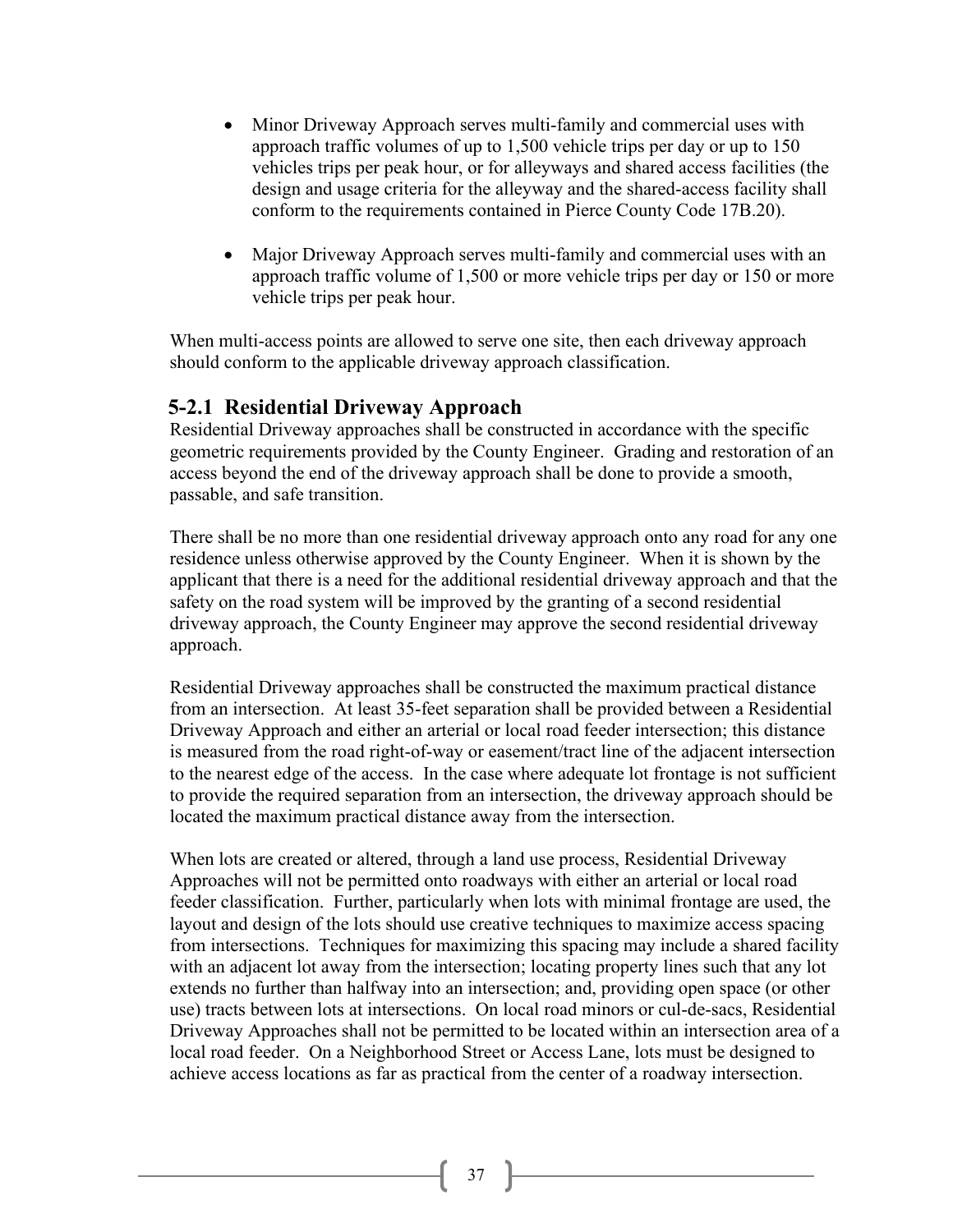For existing lots with no alternative access to a lower classified roadway, Residential Driveway Approaches on a local road feeder or an arterial roadway shall be located a minimum of 10 feet from the side property line, as measured from the property line to the nearest edge of the access.

### **5-2.2 Minor Driveway Approach**

Minor Driveway Approaches shall be constructed in accordance with the specific geometric requirements provided by the County Engineer. Grading and restoration of the access beyond the end of the driveway approach shall be done to provide a smooth, passable, and safe transition to the existing facility.

Minor Driveway Approaches shall be located a minimum of 125 feet from an intersection. Along an arterial roadway they may also be located directly across from a local road minor or cul-de-sac intersection. Physical site conditions and spacing of existing driveway approaches may cause the County Engineer to require another location. The 125 feet is measured from the intersecting road right-of-way line to the nearest edge of the access. Access to a corner lot with a frontage less than 155 feet in width will be established on a case-by-case basis by the County Engineer, and the driveway approach shall be placed at such a location to maximize safety.

Minor Driveway Approaches on a local road feeder or an arterial roadway shall be located a minimum of 20 feet from the side property line, as measured from the property line to the nearest edge of the access. Alternatively located on the property line as a shared access.

# **5-2.3 Major Driveway Approach**

Major Driveway Approaches shall be constructed in accordance with the specific geometric requirements provided by the County Engineer. Grading and restoration of the access beyond the end of the driveway approach shall be done to provide a smooth, passable, and safe transition to the existing facility.

Major Driveway Approaches shall be located a minimum of 125 feet from an intersection. Along an arterial roadway they may also be located directly across from a local road feeder, minor, or cul-de-sac intersection. Physical site conditions and spacing of existing driveway approaches may cause the County Engineer to require another location. The 125 feet is measured from the intersecting road right-of-way line to the nearest edge of the access. Access to a corner lot with a frontage less than 155 feet in width will be established on a case-by-case basis by the County Engineer, and the driveway approach shall be placed at such a location to maximize safety.

The number, location, and size of Major Driveway Approaches shall be determined by the volume and type of traffic generated by the development, other driveway approaches in the vicinity of the proposed approach, the amount of lot frontage along the road, and channelization/traffic control on the road along the lot frontage. When multiple Major Driveway Approaches to one parcel or development are permitted, they shall not be less than 125 feet apart, measured from centerline to centerline. A minimum of two driveway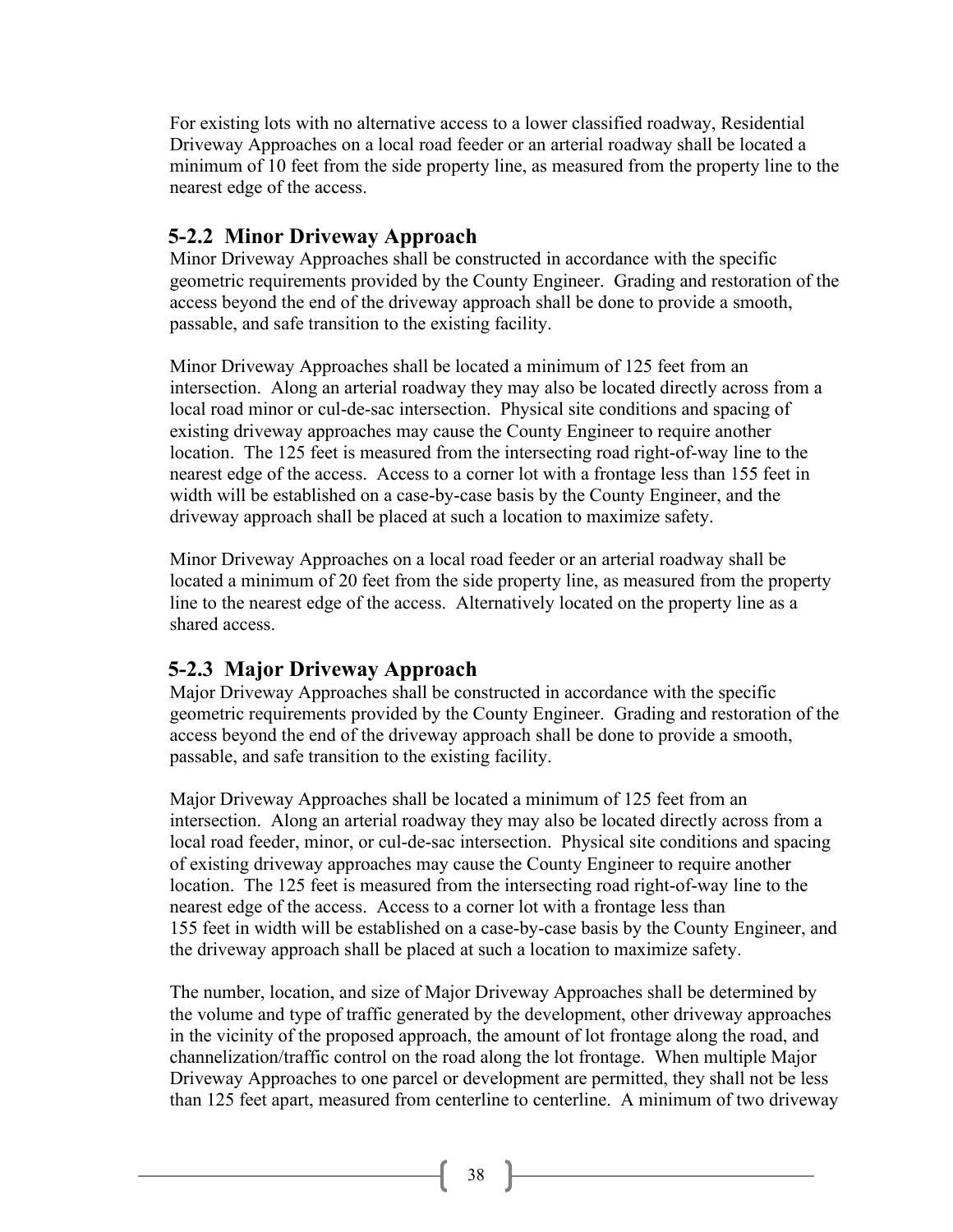approaches (combination of minor and/or major) will be required for developments that will generate 3000 ADT or more unless other mitigating measures are approved by the County Engineer.

Major driveway approaches on a local road feeder or an arterial roadway shall be located a minimum of 30 feet from the side property line, as measured from the property line to the nearest edge of the access. Alternatively located on the property line as a shared access.

# **5-2.4 Construction Criteria**

All driveway approaches shall be constructed in accordance with the applicable Pierce County detail contained in the Pierce County *Standard Drawings*.

Driveway approaches along roadways being widened or reconstructed shall, where practical, be improved to current standards, but in no case shall be less than pre-existing substandard conditions.

# **5-2.5 Temporary Driveway Approach**

Temporary Driveway Approaches require permit approval from the County Engineer for all purposes including, but not limited to, logging or other temporary access needs to a parcel of land.

Temporary Driveway Approaches shall be located such that the required entering sight distance for the road being accessed is met. In the event entering sight distance is not achievable, traffic control shall be provided in accordance with the MUTCD whenever the access is in use. The County may also set requirements for traffic control as needed dependent on the type of vehicles entering the County road system (i.e., large trucks may require flaggers even though entering sight distance is available).

Temporary Driveway Approaches in general shall be gravel, but the County may require paved approaches to avoid damage to the existing roadway edge, or to minimize the tracking of gravel onto the road surface.

All Temporary Driveway Approaches must be removed, and the right-of-way restored within 90 days from the date of permit approval. One 90-day extension may be granted by the County Engineer provided the written request for extension is submitted 15 days in advance of the original permit expiration date, and provided that good cause for delay is demonstrated.

Restoration of the County right-of-way means to restore the County road, shoulder, and storm drainage system to the condition they were in prior to construction of the Temporary Driveway Approach.

Removal of the Temporary Driveway Approach means to permanently close the approach by blocking, berming, fencing, or other method suitable to the County.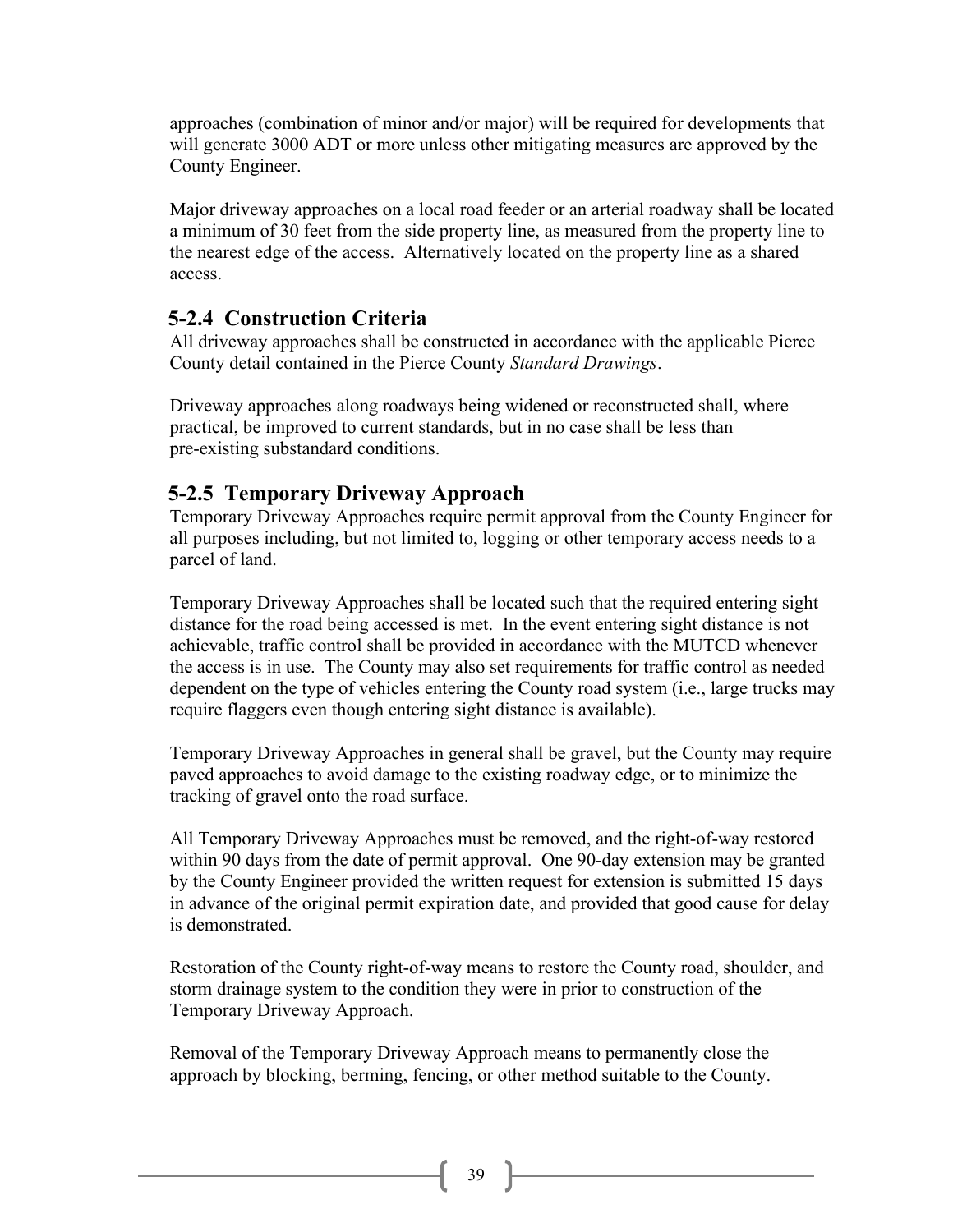No site work may commence until a permit for the Temporary Driveway Approach has been issued by the County Engineer and the temporary approach has been constructed and inspected.

Prior to approval of a Temporary Driveway Approach, a financial guarantee shall be provided in accordance with Title 17A "Construction and Infrastructure Regulations – Site Development and Stormwater Drainage".

# **5-3 Roadway Intersections**

Roadway intersection guidelines encourage the preservation of capacity and safe operation of roadways. The following subsections provide the guidelines for roadway intersection location and design.

#### **5-3.1 Spacing**

The minimum distances between any roadway approach onto any other roadway, measured from centerline to centerline of the roadway, should apply for either same side or opposite sides of the primary street:

|  | Local Roads Intersecting Local Roads          | $125$ Feet       |
|--|-----------------------------------------------|------------------|
|  | <b>Local Roads Intersecting Arterials</b>     | $\vert$ 250 Feet |
|  | Arterials Intersecting Arterials              | $1/4$ Mile       |
|  | Alleys Intersecting Local Roads or Arterials* | 60 Feet          |

**Table 5-3.1**

\*Alleys may not intersect arterials; some existing conditions may be acceptable at the approval of the County Engineer.

A new Local Road Feeder roadway that creates a four-leg intersection shall be permitted along an arterial roadway when located directly opposite either a local or arterial roadway; it shall also be permitted along a local (non-arterial) roadway when located opposite an arterial roadway.

A new Local Road Minor roadway that creates a four-leg intersection shall be permitted only along an arterial roadway when located directly opposite a local (non-arterial) roadway.

A new Arterial roadway that creates a four-leg intersection opposite a local (non-arterial) roadway requires the approval of the County Engineer.

The required separation of a roundabout from an adjacent intersection shall meet the following:

• A minimum distance of 300 feet, measured from the end of the raised splitter island to the centerline of the adjacent local road intersection, provided a traffic/queuing study determines that this distance is sufficient to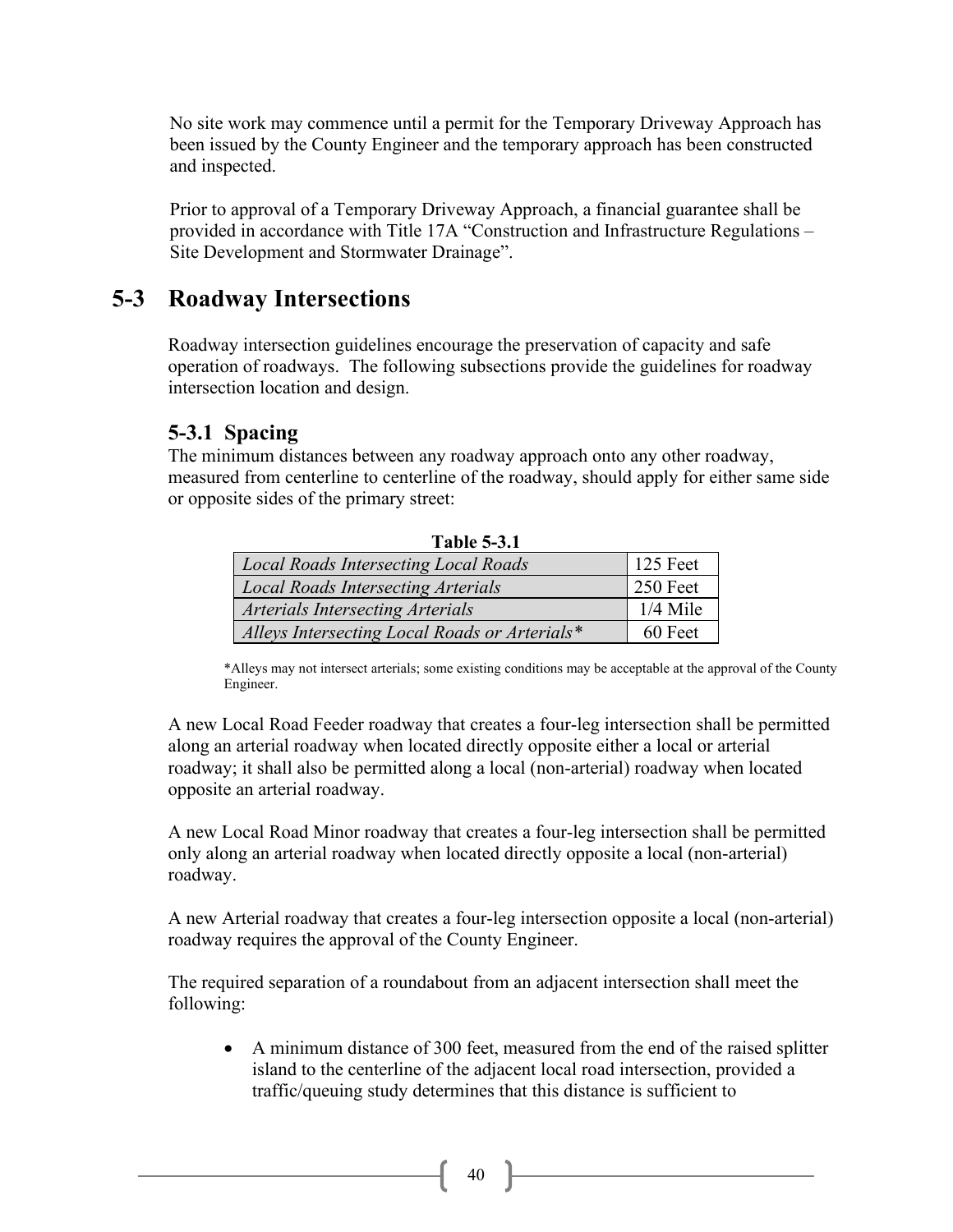accommodate any left-turn storage needs for traffic exiting the roundabout and turning left into the adjacent intersection.

- Where the adjacent intersection is a "Tee" such that traffic exiting the roundabout will only be either going thru or turning right into the adjacent intersection, the distance may be reduced to 200 feet with the approval of the County Engineer.
- For adjacent arterial roadway intersections, greater distances may be required, as determined by the County Engineer.

#### **Expedited Deviation Acceptance Criteria**

If spacing criteria cannot be met for frontage and existing roadways, the following deviation acceptance criteria should be followed:

Define roadway classification and posted speed of the roadway to be accessed by using Table 5-3.2.

| <b>Roadway Classification</b>                                               | <b>Spacing</b><br>(Min) |
|-----------------------------------------------------------------------------|-------------------------|
| <b>Local Roads Intersecting Local Roads</b>                                 | 125 Feet                |
| <b>Local Roads Intersecting Arterials</b><br>(Arterial Speed < 35 mph)      | 125 Feet                |
| <b>Local Roads Intersecting Arterials</b><br>$(Arterial Speed \geq 35 mph)$ | 250 Feet                |
| <b>Arterials Intersecting Arterials</b>                                     | $1/4$ Mile              |
| <b>Alleys Intersecting Local Roads</b><br>(Local Roads $\geq$ 25mph)        | 60 Feet                 |

**Table 5-3.2**

IF, spacing (Table 5-3.2) and ESD (Section 3-1) requirements are not met, deviation is required.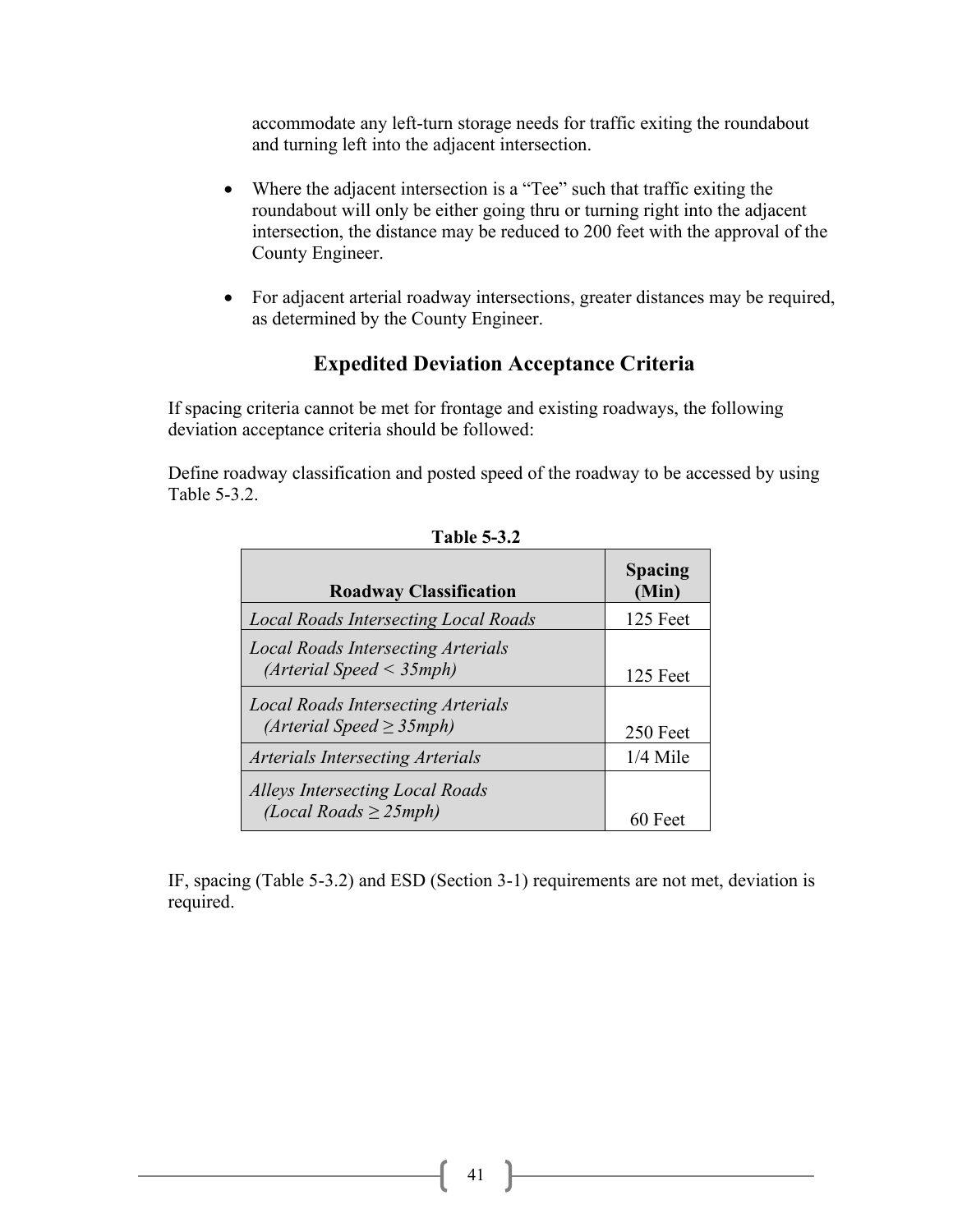IF, spacing (Table 5-3.2) and ESD (Section 3-1) requirements are met:

- Spacing shall be approved through Development Engineering
	- o Spacing should be maximized between existing accessing infrastructure, public and private.
- Corner radii may be reduced per Table 5-3.3, upon approval by Development Engineering.
- Must use turning template to show reduced radii can accommodate design vehicle.

| .                                 |         |  |
|-----------------------------------|---------|--|
| <b>Speed of Accessing Roadway</b> | Radii   |  |
| 25 mph Local Roads                | 25 Feet |  |
| 25 mph Arterials                  | 35 Feet |  |
| $\geq$ 30 mph Arterial Roads      | 35 Feet |  |

**Table 5-3.3**

#### **5-3.2 Angles**

Proposed roads should intersect one another at 90-degree angles. In order to achieve the desired vehicle orientation to the roadway being entered, a minimum tangent length shall be provided between the roadway intersection and the beginning of any horizontal curve for the entering road. This minimum tangent length shall be 50 feet from the point of intersection of the roadways to the point of curvature of the horizontal curve. If a 90-degree angle is not possible, the variation shall not be more than 15 degrees without the approval of the County.

# **5-3.3 Corner Radii**

At road intersections, the following typical ranges of flow line radii are permitted:

| Local Road - Local Road Intersection | 25-30 Feet |
|--------------------------------------|------------|
| Local Road - Arterial Intersection   | 30-35 Feet |
| Arterial - Arterial Intersection     | 35-40 Feet |

Corner radii outside of the above ranges should be considered if the anticipated composition of traffic warrants such a need.

# **5-3.4 Grades**

When either of the road centerline profile grades within 35 feet of an intersection have a gradient of 8 percent or more, an intersection detail drawn to a scale of  $1" = 20"$  must be included as a detail on the road construction plans. The detail will show spot elevations every 10 feet on the road centerline, around the curb return, and grate elevations for drainage structures in the intersection. The intersection plan must be clearly detailed to show flow line grades and how surface drainage will be controlled at the intersection. Curb return data for lesser gradients shall be shown on the road construction plans.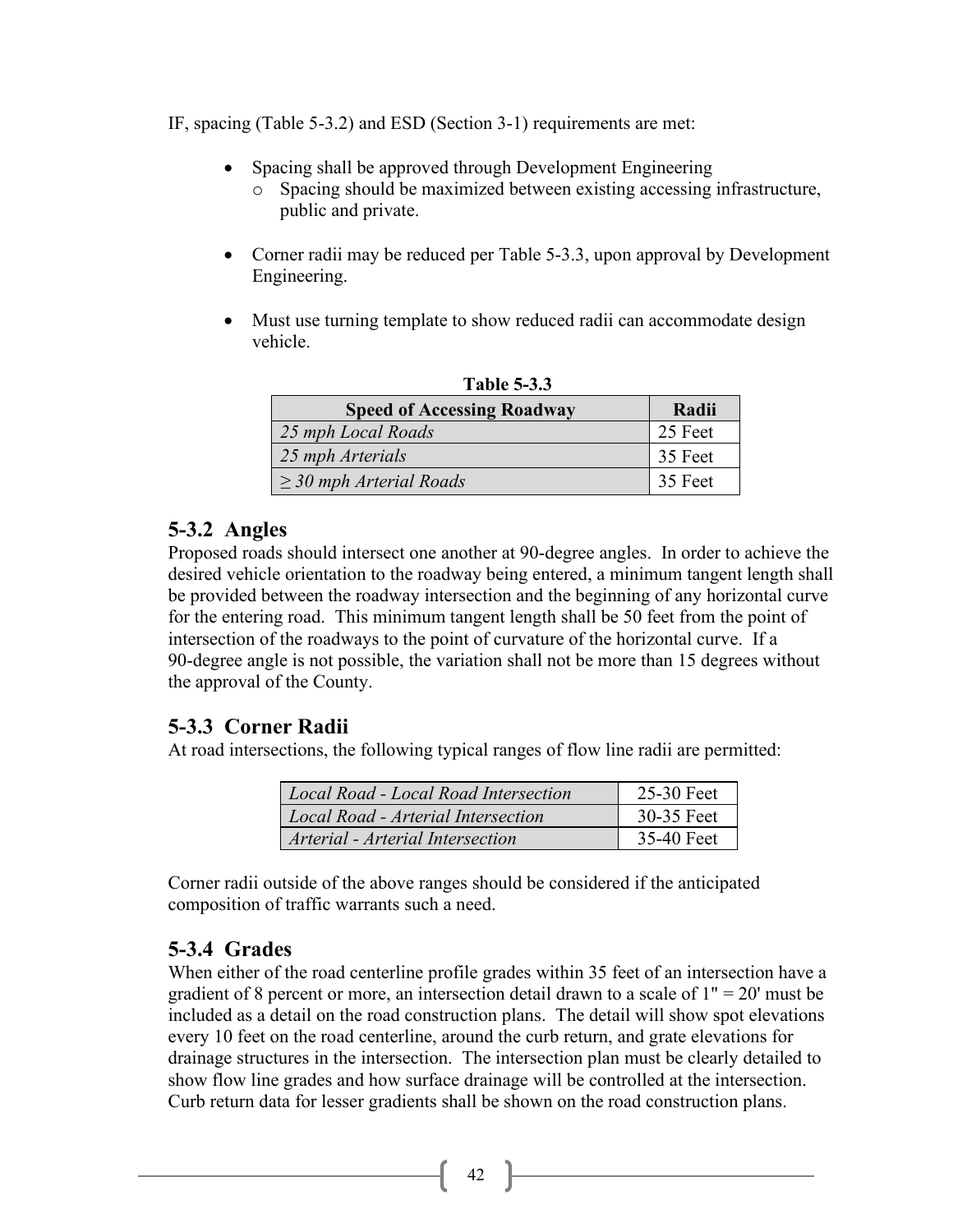At the intersection of different classifications of roads (e.g., a secondary arterial with a collector arterial), the centerline slope and typical cross section of the higher classified road should be carried through the intersection with the lower classified road matching in a manner which will not interfere with the smooth movement of traffic in the travel lanes of the higher classified road.

Where two roads of the same classification intersect, the centerline grade shall be matched at the center of the intersection with cross slopes varying through the intersection to allow drainage. All classes of local roads shall be treated as the same classification for purposes of this paragraph.

Roadway intersections shall be designed with landings that shall not exceed 1-foot difference in elevation for a distance of 30 feet approaching an arterial or 20 feet approaching a local road, measured from the nearest right-of-way (extended) or private road easement/tract (extended) of the intersecting roadway.

Profile grades for all road intersections (existing or proposed) shall be designed and constructed so that adequate entering sight distance is available at the intersection.

# **5-3.5 Islands and Turning Roadways**

When necessary for the channelization of traffic at an arterial intersection, the design of traffic islands and turning roadways should conform to the criteria contained in the *AASHTO Green Book*.

# **5-3.6 Extending Dead End Public Roads**

Private road approaches shall not be directly extended from the end of a public road along the same alignment. Private road approaches to a public road at the public road terminus shall meet the "L" or "T" intersection criteria. In the event that there is not an existing public turnaround available (public cul-de-sac, public "T" intersection, or looped public road system) at the terminus of the existing public road, the "L" or "T" intersection area shall be dedicated to the public.

Minor and major driveway approaches shall not be directly connected to the end of a public road. Minor and major driveway approaches must connect to public roads at approximately a right angle to the roadway centerline in accordance with the applicable driveway approach standard details.

# **5-4 Railroad Crossings**

The roadway width across a railroad should be the same as the roadway width on each side of the crossing. Appropriate grade crossing controls should be provided (including advance warning signs) commensurate with the design speed of the facility and sight distance required. Maximum practicable sight distance at the crossing itself is desirable, especially on a mainline crossing where train speeds are high. Approval of any design